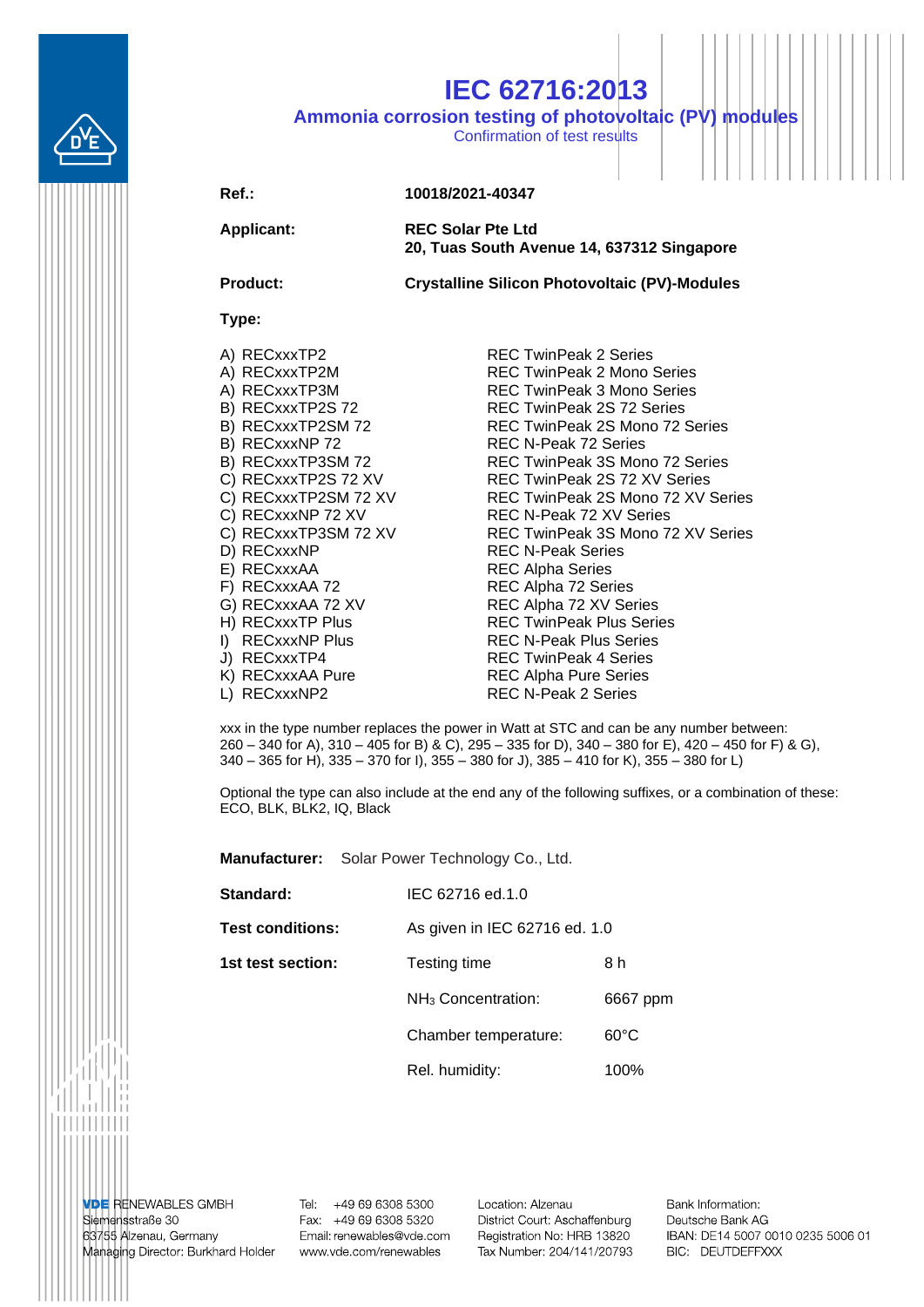

| 2nd test section:                 | Testing time                                |                                       | 16h               |                                          |  |  |
|-----------------------------------|---------------------------------------------|---------------------------------------|-------------------|------------------------------------------|--|--|
|                                   |                                             | NH <sub>3</sub> Concentration:        | 0 ppm             |                                          |  |  |
|                                   |                                             | Chamber temperature:                  | 23°C              |                                          |  |  |
|                                   | Rel. humidity:                              |                                       | 70 %              |                                          |  |  |
| <b>Total testing time</b>         |                                             |                                       | 480 h (20 cycles) |                                          |  |  |
| Pass criteria                     |                                             | Visual inspection:                    | safety.           | No findings which may affect             |  |  |
|                                   |                                             | Power degradation:<br>Dry Insulation: |                   | $< 5 \%$<br>$>$ 40 MΩm <sup>2</sup>      |  |  |
|                                   |                                             |                                       |                   |                                          |  |  |
|                                   | Wet insulation:<br>Bonding path resistance: |                                       |                   | $> 40$ M $\Omega$ m <sup>2</sup>         |  |  |
|                                   |                                             |                                       | $< 0,1 \Omega$    |                                          |  |  |
|                                   |                                             | Bypass diode functionality test:      |                   | Bypass diodes shall<br>remain functional |  |  |
| <b>Summary of test results:</b>   |                                             |                                       |                   |                                          |  |  |
| <b>Visual inspection:</b>         | No findings which affect safety.            |                                       |                   |                                          |  |  |
| <b>Maximum power degradation:</b> |                                             | allowed<br>measured                   | $< 5 \%$          | max. 0,85 %                              |  |  |

The measured degradation is below the max. allowed degradation.

| Dry insulation resistance: | required | ≥20,00 MΩ           |
|----------------------------|----------|---------------------|
|                            | measured | min. 500 M $\Omega$ |

The measured dry insulation resistance is above the min. required insulation resistance.

| Wet insulation resistance: | required | $≥$ 20.00 MΩ        |
|----------------------------|----------|---------------------|
|                            | measured | min. 500 M $\Omega$ |

The measured wet insulation resistance is above the min. required wet insulation resistance.

| <b>Bonding path resistance:</b> | required | $< 0.1 \Omega$     |
|---------------------------------|----------|--------------------|
|                                 | measured | max. $0.01 \Omega$ |

he measured bonding path resistance is below max. allowed resistance.

**Bypass diode functionality test:** Bypass diodes remain functional.

The complete test results and the related bill of materials are given in the Test Report No. TRPVM-2021-40347-8